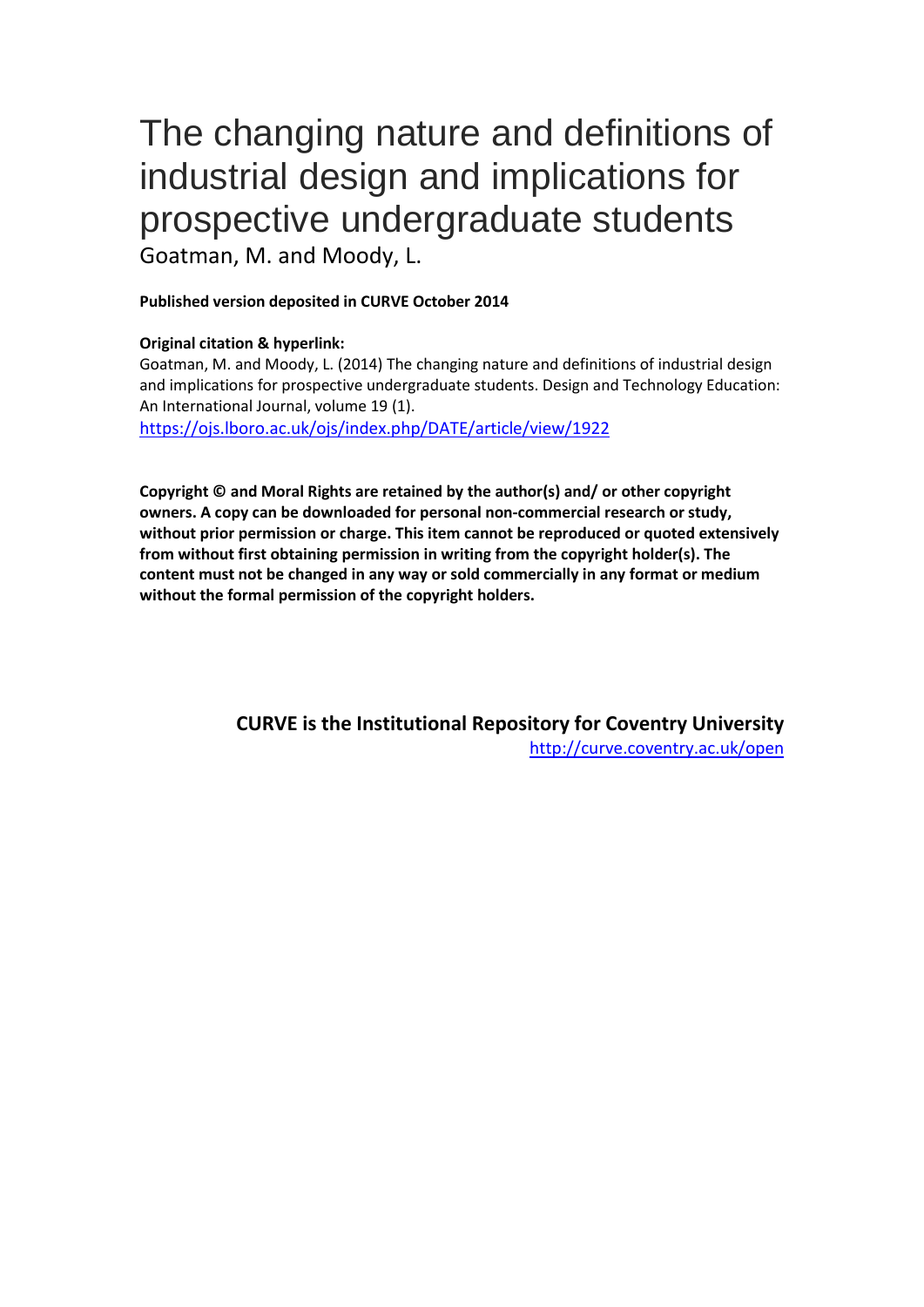Mr Mike Goatman and Dr Louise Moody, Department of Industrial Design, Coventry University, UK

### Abstract

There are currently a wide range of Higher Education Industrial Design courses available in the UK. In the present era, a wider breadth of narrative has developed within the subject, and as a result the content of industrial design educational offerings varies considerably. The paper assesses the industry view of Industrial Design as a discipline from the perspective of those employing university graduates. These views illustrate a change in the discipline, and this is considered in respect to current education practice. The choice of entry courses for the student wishing to embark on a career in the subject has also widened. It is argued that at present, the access to courses offers a haphazard informational stream to the potential applicant. An approach to developing an online facility to enable potential students to apply for the right course is discussed. It is suggested that a consistent and comparable platform of guidance is needed by which potential students can identify and match the course offering against their aptitudes and aspirations. A framework for such a system is proposed. Given that course choice will ultimately define the nature of their career opportunities it is argued that this would be a useful and productive asset.

### Key words

industrial design, design thinking, learning style categorization, university applicant

### Introduction

Industrial design as a profession emerged when competition in the market place gave consumer choice, and is generally dated to the beginning of the 20th century (Heskett 1980). The idea of Industrial Design as a mingling of form and function and the need to meet business expediencies is well established and quoted in its history (Ulrich and Eppinger 2000). Traditionally, Industrial Design has been seen as an applied art, and applied science, aimed at improving the aesthetics, ergonomics, functionality, and/or usability of a product (de Noblet, 1993). Industrial designers' have required knowledge and skill in aesthetic design practice informed by ergonomics and engineering. An understanding of technical processes and requirements for manufacture; marketing opportunities and economic constraints; and distribution sales and servicing processes have also been important (IDSA 2013). At undergraduate level, the subject has therefore incorporated material from different discipline areas, and different teaching and learning approaches

have been adopted. This paper argues that prospective students of industrial design are not well equipped to make course choices for a subject that is varied and evolving.

The National Curriculum Design and Technology program as taught in secondary schools and regarded as the educational pathway at secondary school level for Industrial Design focuses on the skills/manufacturing aspect of the discipline, and three core areas of developing, planning and communicating ideas; evaluating processes and products; and knowledge and understanding of materials and components. This paper is interested in exploring how well this maps to modern definitions of industrial design as a discipline, and how well students are able to identify a suitable degree course in the area to which they are well suited.

#### Product design at undergraduate degree level

There are different ways of teaching design; Wang (2010) identifies and compares the 'positivist' science based teaching of design, sometimes referred to as the 'roadmap' approach; and the 'atelier' system based on free creativity. The atelier approach has been the usual system of design teaching for over a hundred years. Degree-level design education is largely studio based and experiential (Lawson 2006). Generally, designers' learning tends to be exploratory and flexible and is well matched to the adaptable, project-based methods of teaching typically employed within design education that involves a large amount of personal tuition.

However Wang suggests that this method of teaching can be criticized for its potential lack of parity, and influence of individual teachers, such that one experience may not be the same as another. It also differs from the approach adopted in schools. Wang (2010 p173) notes 'there is a feeling among many design educators, that today the discipline has reached a crisis in its development, and that change is needed immediately in the way that design educators articulate their epistemology and their methodology'. Here it is recognized that in recent times, there has been significant change in the Industrial/Product Design sector with the application of design becoming broader (Keinonen, 2008). This has inevitably been reflected in the subject content and pedagogies employed at different institutions, making the application to degree level course an increasingly difficult decision.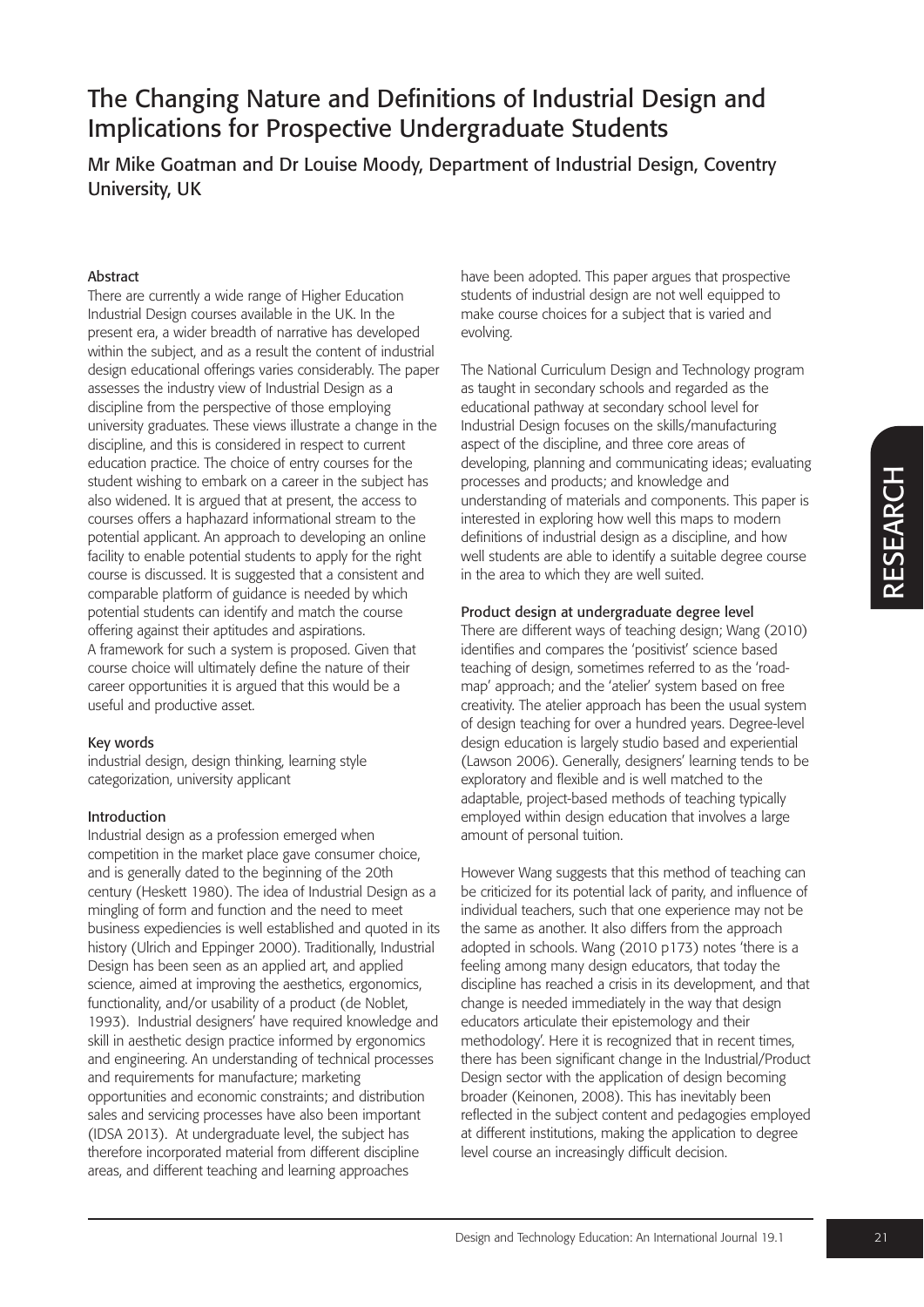#### Applying for a design course

The current UK system for university entrants is managed through, the Universities and Colleges Admissions Service (UCAS). Prior to application to University, students will have undergone a substantial program of examined education through which their interests, abilities and aptitudes will potentially have been identified. It is assumed therefore that they have had an educational experience across the science and artistic spectrum, and that their results will be an accurate representation of their aspirations and abilities. However, it is argued that within the context of design there are a number of limitations to this process including: the individual influence of the schools and teachers, the match between the examination contents and the abilities and aptitudes required by the profession, and the match between the secondary school subject of Design and Technology, and degree level design.

There are a large number of institutions offering product design related undergraduate degree level courses. A search of the UCAS website under 'Product Design' reveals 94 providers, and for 'Product Industrial Design' reveals 48 providers (UCAS 2013). On closer, examination the results of both searches are ambiguous, leading to identification of courses covering media, music and engineering. Whilst UCAS links to individual course descriptions and websites, it can be difficult to make comparisons between courses and truly understand the nature of the course and therefore its suitability to an individual applicant.

The aim of this research therefore is to explore the changing nature of Industrial Design and how it is experienced by different groups. The decision making tools used to inform the course choice of undergraduate students is considered as well as the design related subjects they have been exposed to before University. The paper then goes onto to consider the industry view of Industrial Design as a discipline from the perspective of those employing university graduates. These will be used to comment on whether there is a change in the discipline, and the nature of this change in respect to current educational practice.

#### Exploring the decisions and perceived skills of students

A survey was carried out to understand the drivers of current undergraduate student in applying for a specific design course and to understand the design skills they felt they had on entry to University.

## Method

A brief anonymous survey was designed and administered. The survey took approximately 15 minutes to complete. It was distributed on paper to all first year product and transport design students within the Industrial Design department at Coventry University during the first two weeks of the first term. Students were asked to complete the survey at the beginning of a lecture.

The survey was completed by 92 participants. They were all aged between 18 and 26 years, the majority were male. The demographics of the participants are summarised below in Table 1. 51 participants were from transport related courses including automotive, bike and boat design) and 41 on product design related courses (e.g. consumer and sports product design).

|                           | No. of participants |
|---------------------------|---------------------|
| Course                    |                     |
| Transport related courses | 51                  |
| Product related courses   | 41                  |
|                           |                     |
| Gender                    |                     |
| Male                      | 75                  |
| Female                    |                     |

*Table 1. Demographics of survey participants*

# Results

#### Course choice

The first part of survey sought to determine what was important to the students when choosing their course. Figure .1 shows that most students were informed by the reputation of the course rather than information about course content that may be provided through UCAS or websites.



*Figure 1. Factors influencing course choice*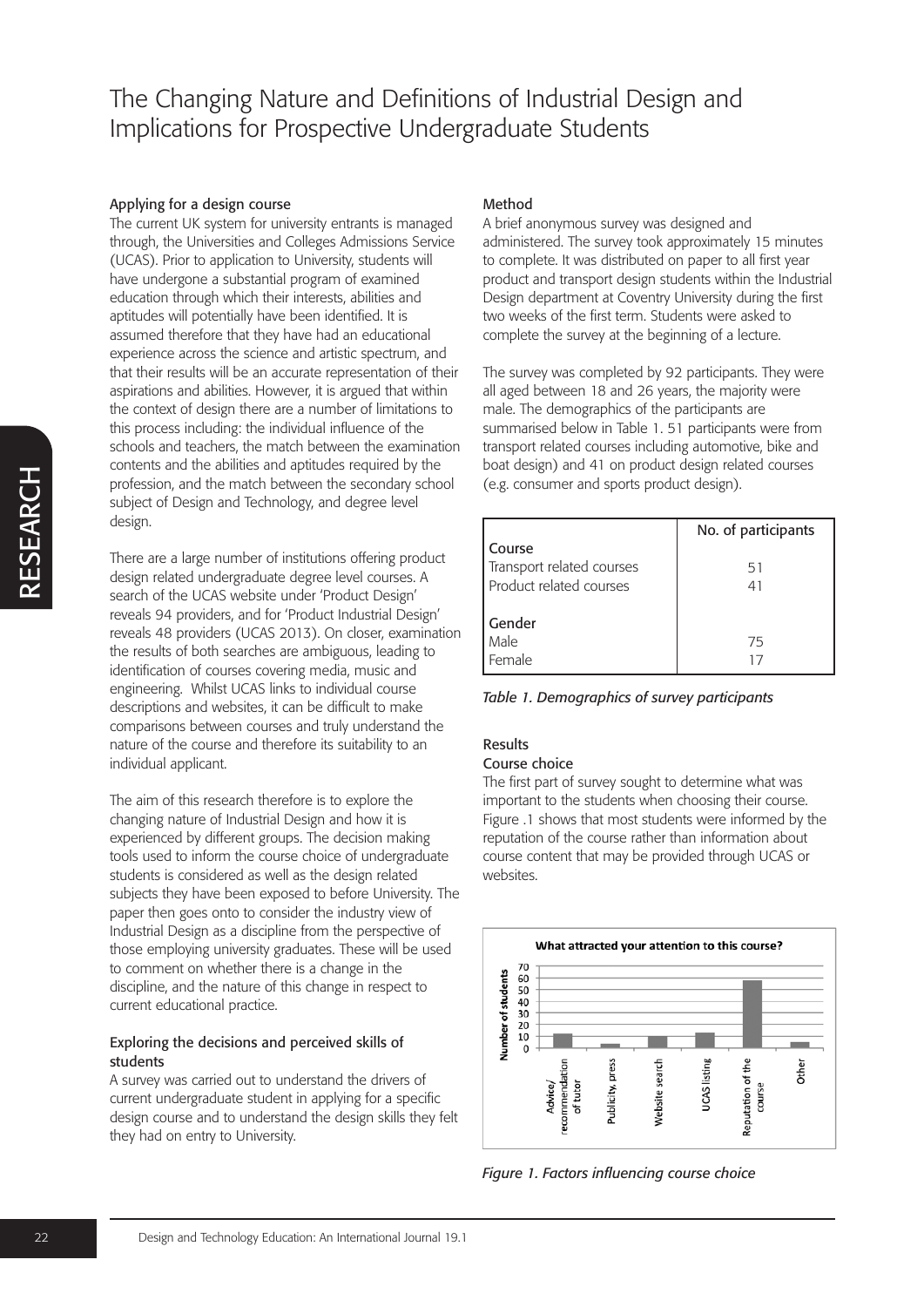Coventry Industrial Design Department is known for its leading and highly specialist Automotive and Transport Design course, and this may be a factor that was particularly important to this cohort.

The survey went on therefore, to consider factors influencing the decision to take up a place on their chosen course. This was an open response question. They were not limited in the number of responses they could provide. 90% (83 out of 92) of participants provided at least one factor that had influenced their decision.

The reputation of Transport and Product Design at Coventry University was the most frequently cited factor. 59 (64%) participants listed the course reputation. 50 (54%) of the students indicated the importance of the course content. For many this was linked to their enjoyment of, and passion for design. The progression from Foundation and the benefit of a MDes degree was specifically mentioned as influencing the decision. The opportunity to draw and use CAD, and interest in Industrial Design were also important.

Whilst the course content was regarded as important, the survey responses were not specific enough to indicate a clear preference by the students for the course content at Coventry University over other similar courses.

Other influencing factors included, the location of Coventry University (29%), the living accommodation and general environment as important factors, 22 students stated that the facilities and equipment available were priorities when choosing the course(24%), the Industrial Design staff at open day (17%); the potential job opportunities and employability post-course (14%); high teaching and learning standards, and the perceived quality of the educational experience (13%); course connections with Industry (8%); work of previous students (8%) students indicated the importance of work undertaken by previous students; and financial reasons (4%). Other factors influencing the decision to join the course included the atmosphere / vibe, the open day and friends.

### Previous learning

The survey went on to explore the learning experiences of students prior to the course. Participants were asked to indicate which subjects they had studied prior to joining the course. The results are summarized in Figure 2.

The responses indicated that many of the participants had studied traditional subjects such as art and design, design and technology, and mathematics. They were less likely to have studied (or to have recognised that they had

studied) more specific areas of design such as transport technology, research methods and rendering which were identified as being relevant components to the Coventry degree programs.

### Discussion

The results of the survey are based on a small sample from one specific institution. However, it might be argued that the students are typical in terms of their decision making processes and knowledge base. Course reputation has attracted students to a course. The final choice has been led by reputation and to a marginally less extent by course content as well as a range of other contributing factors. Exploring prior learning experience however, has suggested students may have had limited exposure to relevant subject areas. These factors may not provide a good match between the student and course, potentially leading to student dissatisfaction and drop out.

Having explored the experiences of students at degree entry level, a further study explores the views of current design professionals who represent the employment sector for graduates from Industrial Design courses.



*Figure 2. Design-related subjects studied*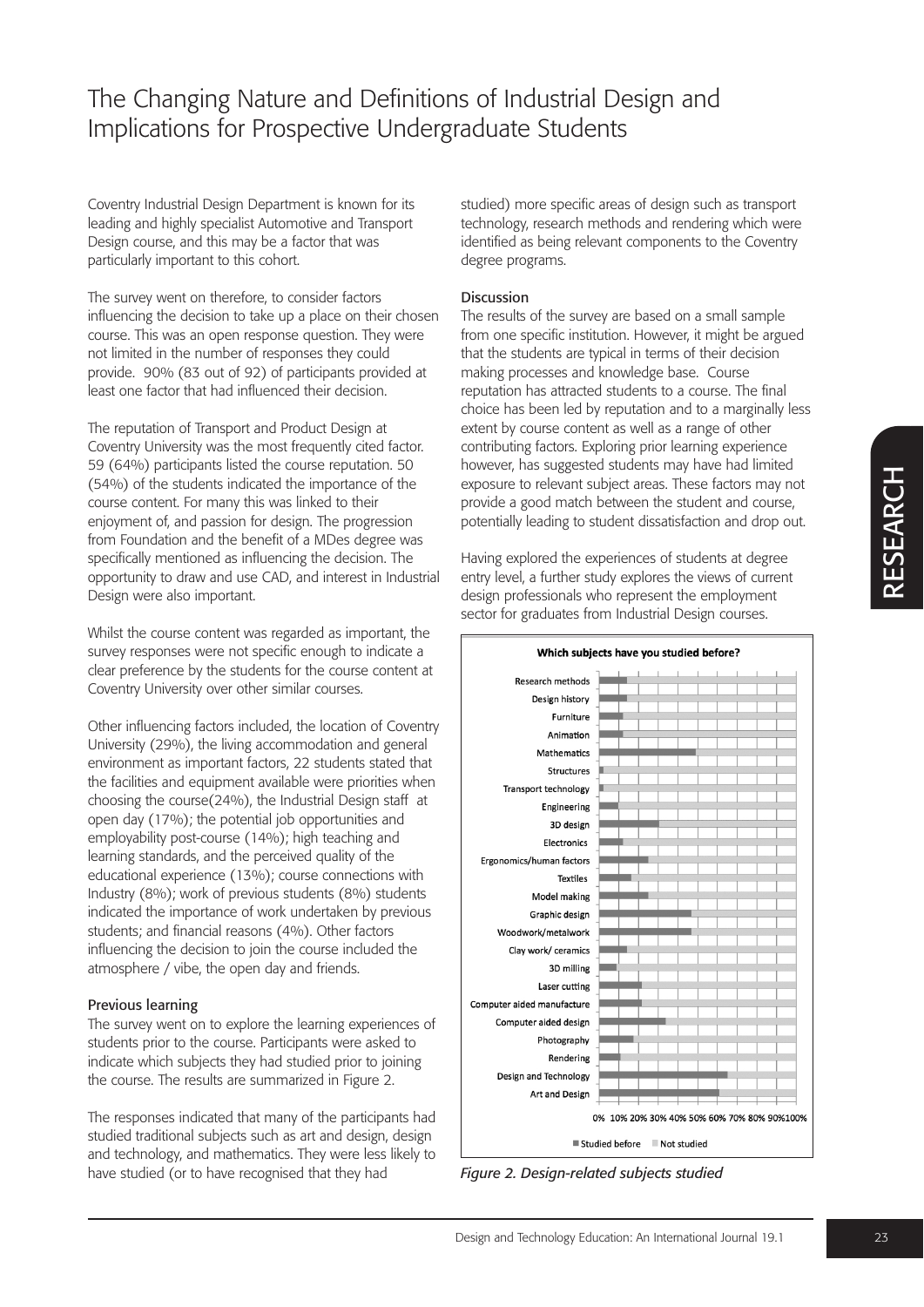| Participant | Years experience | Job role                  | Size and type of organization |
|-------------|------------------|---------------------------|-------------------------------|
|             | 18               | Director                  | 1-5 employees, contemporary   |
|             | 34               | Director                  | 1-5 employees, established    |
|             | 38               | Senior Partner            | 15-20 employees               |
|             | 30               | Principal, Product Design | 35-50 employees               |
|             | 32               | Design Manager            | 200+ designers                |

#### *Table 2. Summary of participants*

#### Exploring the views of design professionals

A written narrative analysis approach was used to collect and compare the views of established designers on the current focus of Industrial Design as a discipline. This was undertaken to identify whether there has been a change in focus over time in the subject and if so, to try and define this.

### Method

Five experienced designers were selected, who are leaders of successful industrial design businesses across a range of company sizes defined by number of employees to represent a range of different organizational sizes and areas of industrial design. As potential employers the participants could provide a reference to the desired future career destination of graduates; their characteristics are summarized in Table 2.

The designers were contacted and invited to take part and upon agreement they were asked to provide a considered written narrative to the title '*What is Industrial Design?*' They were not given a specified number of words to provide. Thematic analysis of the resulting data was undertaken. 5 key themes were identified through the analysis and the importance of these 5 themes was identified based on the frequency with which they were referred to during each narrative.

#### Results and Discussion

The text lengths varied between 439 and 1042 words. The analysis revealed 5 key themes that were used to describe Industrial Design within the collective narratives, these were defined as follows:

- Business: Words referring to the business aspects of an Industrial Design company, e.g. commercial, dialogue with clients, managing client expectations.
- People: Words referring directly to human investigations e.g. ergonomic tests, customer insight investigations, ethnographic research, market analysis.
- Operation: Words referring to the design process as carried out by the design company itself, application of techniques and tools such as CAD, presentation techniques, consultancy offer frameworks.
- Function: Words relating directly to designing as an iterative activity of exploration and experimentation to find solutions to a brief that has been constructed to create artefacts to perform a purpose.
- Cognitive: Words referring to intangible thought and emotion based activities e.g. dream, innovate, inspire, engender.

For each narrative the words linked to each key theme were identified and frequency counts made. Table 3 summarizes the number of word references in each of the 5 design themes across the participants.

| Design Company   | <b>Business</b> | People | Operation | <b>Function</b> | Cognitive |
|------------------|-----------------|--------|-----------|-----------------|-----------|
| Contemporary 1-5 | 3               |        | 13        | 6               | 8         |
| Established 1-5  | 11              |        | 6         | ∠               | 10        |
| $15 - 20$        | 9               | 12     |           | 4               | 23        |
| $35 - 50$        | 8               |        | 8         |                 | 19        |
| 200 plus         | 3               |        |           |                 | 30        |
| <b>TOTALS</b>    | 34              | 18     | 36        | 14              | 90        |

*Table 3. Keyword segmentation taken from texts of 5 design company leaders*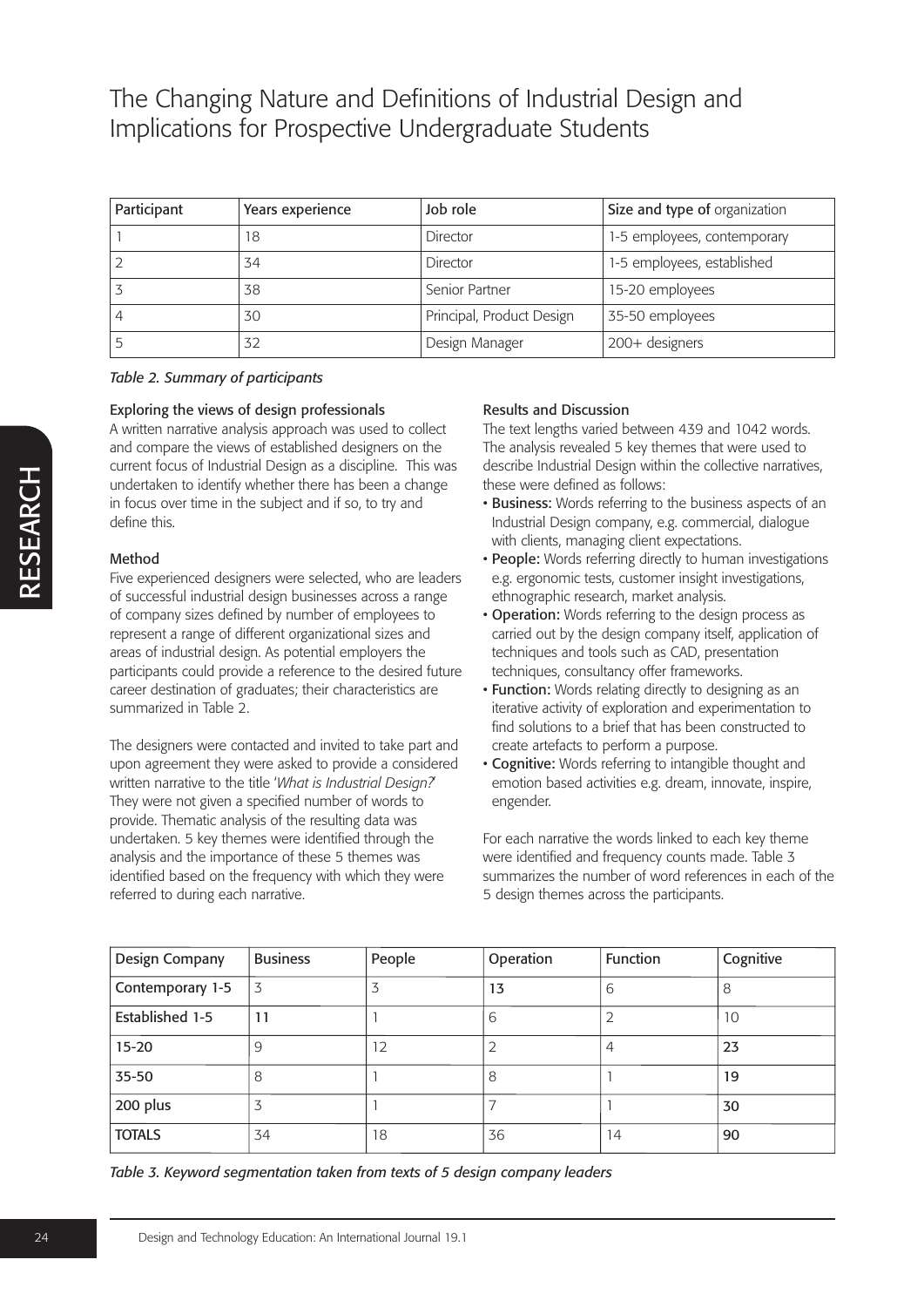The results indicate that the most words used to describe Industrial Design fell in the cognitive theme (n=90) that is 'words referring to the intangible, thought-based activities'. The proportion of 'cognitive' keywords used appears to increase with the size of the business (this is not consistent since text length varied). Some of the statements given include:

*'The Industrial Designer can visualize his dream he can define it and share it and inspire' (P3)*

*Industrial Design is not what it was 20 years ago! It is far more intellectually rigorous' (P5)*

Cognitive attributes referring to thought and emotion based activities took a prominent part in all of the narratives. *'Innovation', 'design thinking', 'vision'*, and '*culture*' are referred to as explicit aspects of the industrial design offering to clients;

*'We create dreams, we develop themes, we provide direction, we provoke discussion and we engage in discourse. And we like to disrupt..'(P4).*

Industrial Design as described in the narratives, varied considerably from a traditional skills/task analysis base to a cognitive emotional activity base. The focus of the narratives was found to differ based on the type of organization that the participant represented. The small businesses had a less clear focus on cognitive activities and were found to refer more to the operation of their business, and the meeting of outcomes for their clients businesses.

Thematic analysis indicated a move towards '*the globalisation of design*' and the increasing importance of human and therefore intangible skills on the part of the graduate Industrial Designer. The role of the designer to '*create dreams' and 'disrupt*' and balance this against practical delivery of a design solution was clear.

The results suggest that the current view of professional practice does not just lie in a traditional Industrial Design domain. The leading statements by four of the five designers were not concerned with the Industrial Design framework of form, material, production, market place, aesthetics, and costs that have traditionally formed the primary content of industrial design practice. Instead the drive at senior level is for cognitive capabilities such as visualization and communication.

Industrial Design has always straddled the two camps of rationality and free creativity, and the observations of the

five texts of the professional designers suggest that both ways of thinking are applied in the professional discipline and should therefore be reflected in the education. In observing the dominance of these cognitive qualities it would be wrong to suggest that the categories of business, people (ergonomics), operation and function were not still significant, and teaching in these areas equates more with Wang's 'positivist' methodologies. However, the most striking observation from the texts is the dominance of references to cognitive words describing intangible qualities. The term 'Design Thinking', which has strongly engaged the interest of practitioners and educators in the design sector in recent years embeds methodologies that relate to a non-regulated approach to Industrial Design. Its methodologies are already being explored in various centres of design education, and its explicit inclusion into the declared curricula of undergraduate Industrial Design degrees.

It is argued here that the relevance and role that these skills now play in degree courses is not made sufficiently explicit or understandable, to potential students who have been exposed only to school level design education. Evidence from the employer's side supports the expansion of the Industrial Design narrative and indicates the need for communication and clarification to the teenage applicant whose experience is only within the secondary school system.

#### Developing a system to match students to degree courses

It is proposed that in order to address the changes in the practice of Industrial Design and to cater for future development and diversity in degree course offering, that a system should be developed that better advises student on their course options. The following sections therefore scope out a potential tool for matching students to available courses, taking into account both thinking and learning styles.

### Design Thinking

Design thinking has been identified above as an important part of contemporary design practice. Owen identifies that '*design thinking is in many ways the obverse of scientific thinking. Where the scientist sifts facts to discover patterns and insights, the designer invents new patterns and concepts to address facts and possibilities*' (2007 p 17). Owen identifies two ways creative people work. He recognises 'finders' and 'makers'. Finders exercise their creativity through discovery and are driven to understand and find explanations. Professionally they typically become scientists or scholars. Makers are creative in a different way and demonstrate this through invention, construction,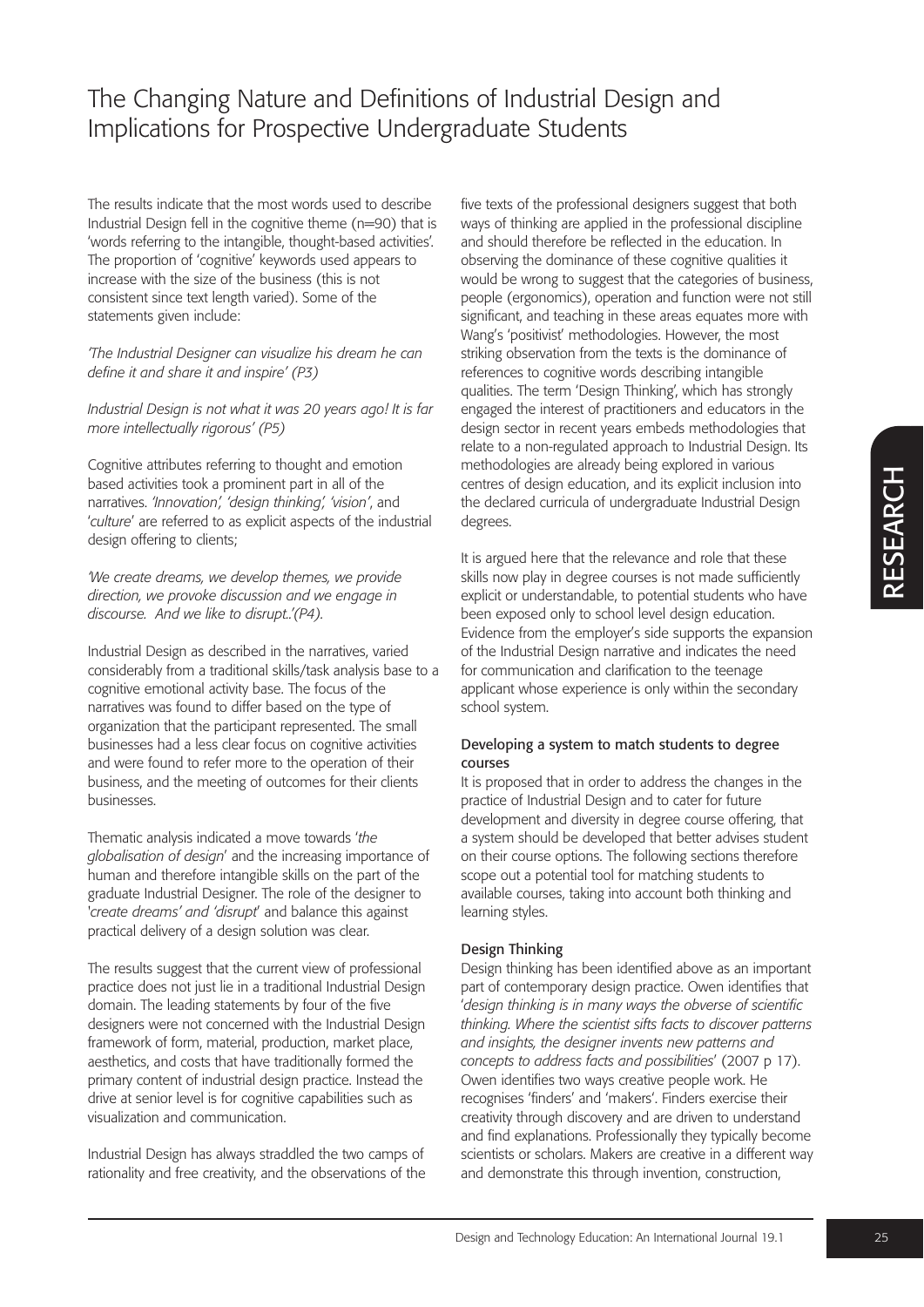composition and developing new concepts. They typically become designers, engineers and artists.

Expanding on these views, Owen identifies other factors that differentiate professional fields and further defines design thinking. Figure 3 illustrates a framework to distinguish the activities based on mental activity and culture of operation:



### *Figure 3. Map of creativity (taken from Owen 2007 p18)*

Owen's map positions design in the lower right quadrant associated with making and inventing, and focused on the real world and the synthesis of artefacts and systems necessary for managing the physical environment (Owen 2007). This is in contrast to the position of science. Owen argues therefore that a combination of science and design thinking, rather than just one, is the strongest approach.

This spread of mental (and possibly emotional) activity required through the breadth of different Industrial Design activities, demonstrates the need for a guide for potential applicants to identify the right degree course among a range of offers, that focus on different areas of this map. Owen goes on to propose a progression of need/goal to values to measures, and gives word descriptors associated with each area. The following table lists descriptions of the focus of different disciplines:

It can be seen from Owen's methods of comparison that contrasting qualities can be identified regarding the different aspects of Industrial Design in which all these categories are represented.

It is proposed that these measures can be used to illustrate the balance of course content and focus of an Industrial Design course. This can be utilized in a reflective exercise or questionnaire by a student seeking a degree course to map their skills.

### Learning Preferences & Design

To further enhance student understanding of their own aptitudes, psychometric tests may be appropriate. Carl Jung's theory of psychological types illustrates preferred ways of adapting and learning. Based on Jung's theory, the Myers-Briggs Type Indicator (MBTI) is a psychometric tool for assessing 16 'types' and their associated learning styles (Myers and McCaulley 1985). It operates by categorization under 4 comparisons as summarized in Table 4 below. These comparisons gives rise to 16 constructs, e.g. ESFP, each of which has an associated personality description.

The MBTI has been used to evaluate the learning styles of various different groups. Work by Durling et al. (1996) identifies that designers as a group are quite different to the general population and to other subject disciplines in relation to their learning preferences (see Figure 4).

Broadly speaking designers prefer teaching that begins with the big picture and then explains details, focuses on future possibilities and gives alternative view-points. It has a lightweight structure, allowing for guided exploration, and predominantly shows objective data, is logical and analytical, and is based on demonstration examples (Durling et al. 1996).

| Field   | Need/goal     | Values                                           | <b>Measures</b>                                                |
|---------|---------------|--------------------------------------------------|----------------------------------------------------------------|
| Science | Understanding | Understanding<br><b>Testability</b>              | True/false<br>Correct/incorrect<br>Provable/unprovable         |
| Art     | Expression    | Insightfulness<br>Novelty<br>Stimulation         | Thought provoking/banal                                        |
| Design  | Form          | Cultural fit<br>Appropriateness<br>Effectiveness | Elegant/inelegant<br>Better/worse<br>Sustainable/unsustainable |

*Table 4. Descriptions of disciplines (constructed from Owen 2007)*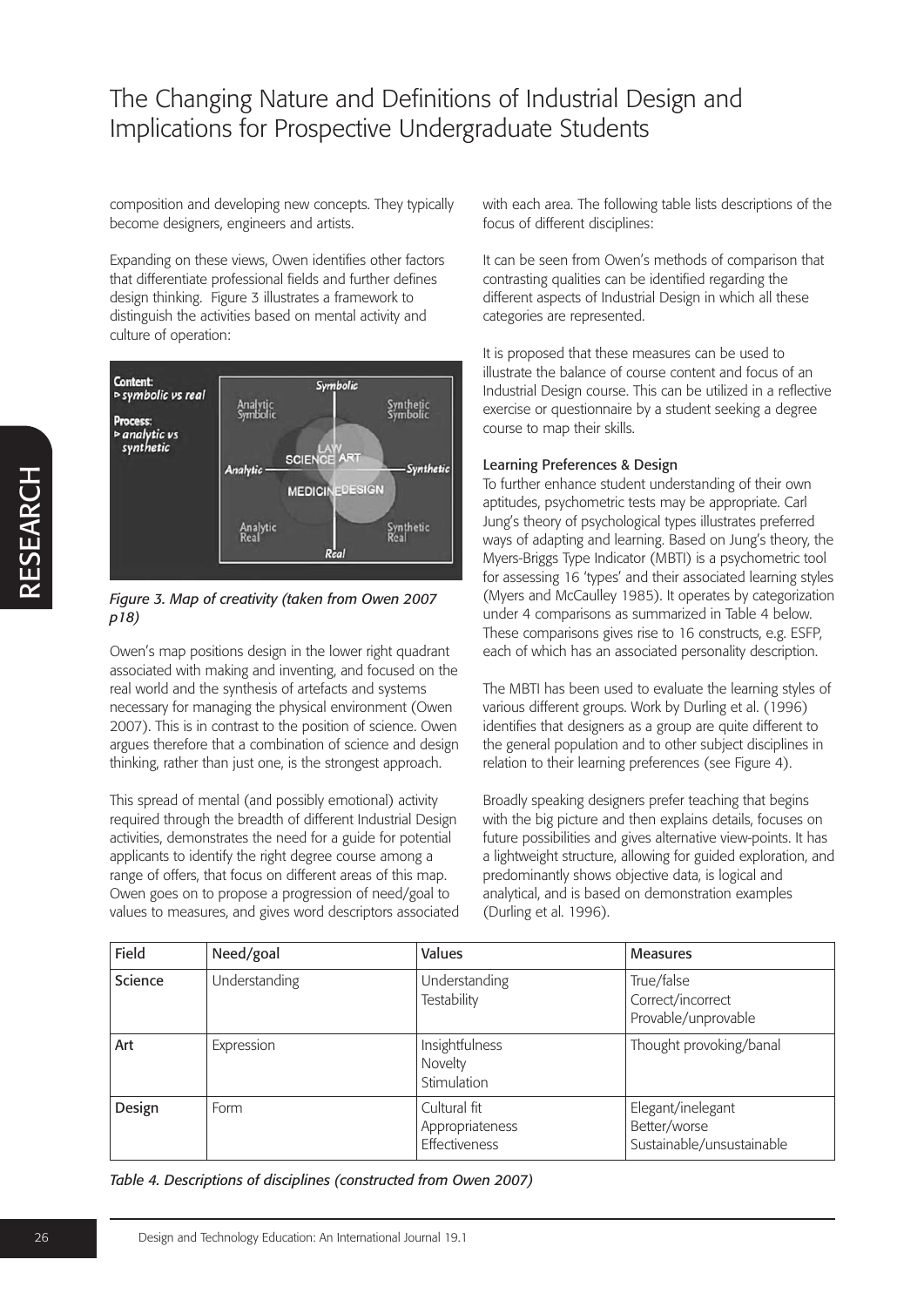| Do you prefer to focus on the outer world or on your own inner world?                                                                   | Introvert $(1)$ / Extrovert $(E)$ |
|-----------------------------------------------------------------------------------------------------------------------------------------|-----------------------------------|
| Do you prefer to focus on the basic information you take in or do you prefer to interpret<br>and add meaning?                           | Sensing $(S)$ / Intuition $(N)$   |
| When making decisions, do you prefer to first look at logic and consistency or first look<br>at the people and special circumstances?   | Thinking $(T)$ / Feeling $(F)$    |
| In dealing with the outside world, do you prefer to get things decided or do you prefer<br>to stay open to new information and options? | Judging (J) / Perceiving (P)      |

*Table 5. MBTI personality preferences (MBTI® Manual: A Guide to the Development and Use of the Myers-Briggs Type Indicator®)*



*Figure 4. Learning preferences based on MBTI Types (Adapted from Durling et al.1996)*

The disparity between engineers and designers is highlighted in this research. Durling et al. (1996) point the difficulties of teaching some designers subjects such as engineering, ergonomics and computing, particularly when taught by a non-designer / subject specialist who may have a different style. Designers tend to have a natural leaning towards intuition and away from facts and a guided approach. This discord will be relevant therefore and influence success when a student enters a course that is design engineering rather than design thinking oriented. Having a means to assess students learning preferences through a test such as the MBTI, would provide another tool to equip students to match themselves to the content and style of a degree course.

### A Proposed Model

Using a combination of personality testing and subject content and interest (alongside traditional metrics of capability and examination achievement), a guide to Industrial Design courses could be offered. Bringing together the work of Owen and the MBTI profile, allows

construction of a detailed model of the designer and their way of thinking and feeling. The following three stage process is suggested:

It is assumed that the system would be computer-based and accessible on a wide range of platforms including smartphones and tablets to potential students. The system would require inputs from the user of learning style and subject preferences as well as traditional indicators such as predicted grades and subject choices. The success of this model would be dependent upon an accurate picture of university courses to allow the automated comparison (for example through UCAS).

Whilst courses have their unique selling points, they are also likely to thrive on a mix of students from different backgrounds and experiences. Psychometric tests are not intended as a mean to create a homogenous group but to allow applicant reflection on their aptitudes, abilities and career options. The aim is to educate the student to the nature of the discipline of Industrial Design to enable them to make accurate and useful decisions within the subject area to which at that stage they are making a probably tentative early investigation. It would serve as a signpost for the student, and function also as an introduction to the contemporary breadth of the discipline, broadening their knowledge correcting limited or inaccurate perceptions of the discipline of Industrial Design. The output from such analysis could also be used to inform design team formation recognizing that design teams may benefit from different capabilities coming together, and certain characteristics being beneficial at different stages of the design process.

### **Conclusions**

This paper has arisen from an awareness that the field of Industrial Design has broadened to encapsulate a variety of perceptions of the subject that are influencing the nature of courses offered at higher education level. This leaves the potential applicant with an information gap that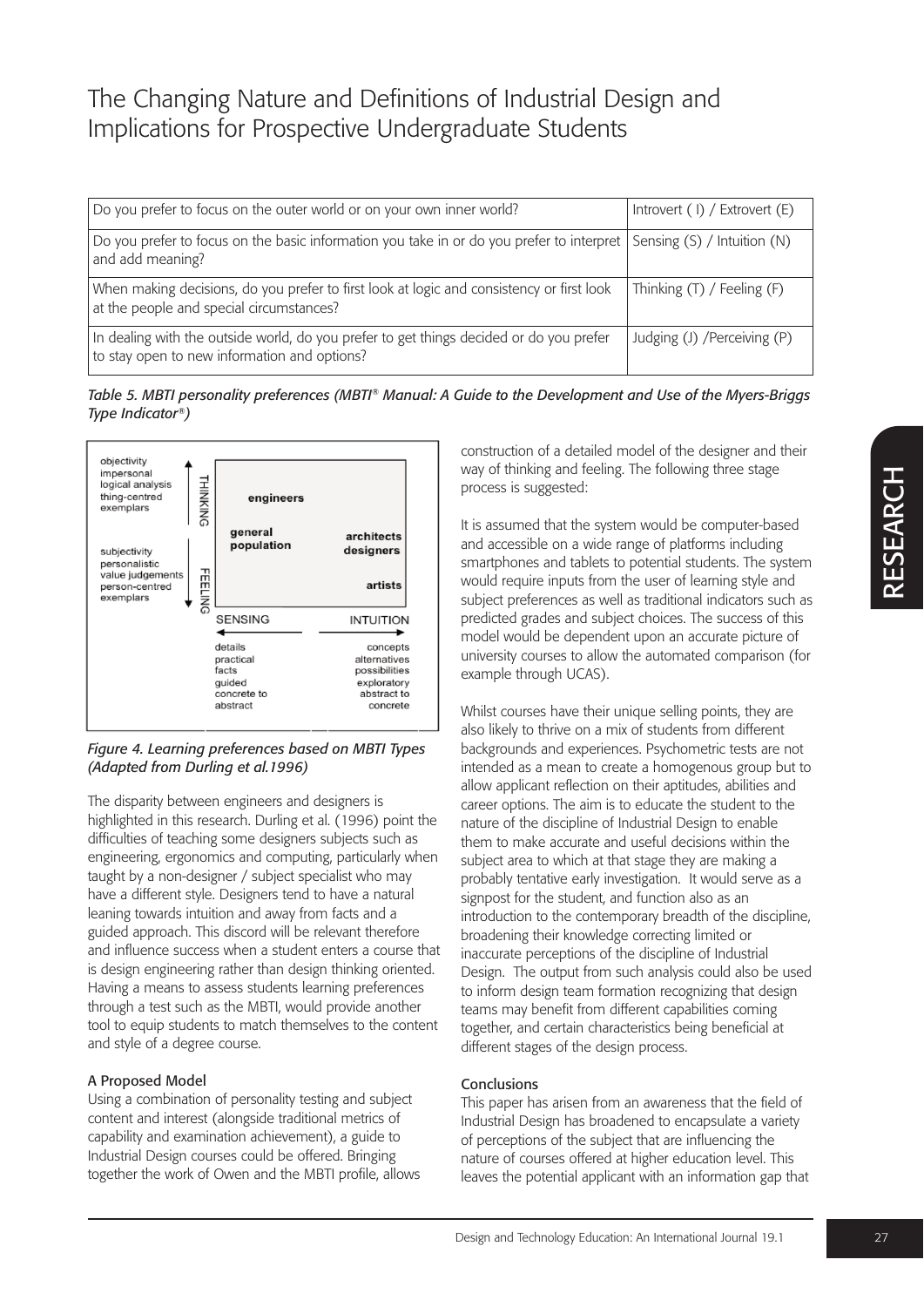| Ascertain prospective<br>student's aptitudes and<br>abilities                                                                                                                                                                                                                                                                                                                | Analysis of keywords from<br>course prospectus and<br>website | Map comparisons to course<br>content and required<br>mental activity                                                                                                                            |  |
|------------------------------------------------------------------------------------------------------------------------------------------------------------------------------------------------------------------------------------------------------------------------------------------------------------------------------------------------------------------------------|---------------------------------------------------------------|-------------------------------------------------------------------------------------------------------------------------------------------------------------------------------------------------|--|
|                                                                                                                                                                                                                                                                                                                                                                              |                                                               |                                                                                                                                                                                                 |  |
| STEP <sub>1</sub>                                                                                                                                                                                                                                                                                                                                                            | STEP <sub>2</sub>                                             | STEP <sub>3</sub>                                                                                                                                                                               |  |
| <b>Candidate Action</b><br><b>System Action</b>                                                                                                                                                                                                                                                                                                                              |                                                               | <b>System output</b>                                                                                                                                                                            |  |
| Answering a brief set of online<br>A 'find courses' request will prompt<br>questions in an established and<br>computer analysis comparing<br>verified form of the Myers Briggs<br>keywords from UCAS, prospectus and<br>website scans and relating these to the<br>Preference Indicator (MBTI) and<br>based on Owens' measures of<br>individual profile words.<br>creativity |                                                               | The user will be presented with a<br>quadrant map visual mapping individual<br>characteristics to demonstrate subject<br>and course suitability and providing<br>hyperlinks to relevant courses |  |

*Figure 5. Model for mapping a student to a degree course*

can result in enrolment on an inappropriate course of study. This is disadvantageous to both the student and the institution.

In order to attract and retain the best students, universities need to consider other selection tools for use by students beyond the personal search of marketing material, prospectuses and reputation. The research findings presented here have been used to argue a development in the nature and perception of the practice of the subject in the UK. The investigation suggested that the understood boundaries of 'Industrial Design' have developed in recent years. The emphasis towards descriptors of intangible, cognitive activity, such as behaviours and emotions that contrast with the words describing practical skills and knowledge that characterize the content of the secondary schools curriculum regarded as the preparation for a degree in Industrial Design. The findings suggest a need for cognitive skills, when school education is focusing on skills/manufacturing aspects of the discipline. In light of this, there is a need to revisit the school curriculum, and consider the alignment of school and University education in respect to contextualization of the subject areas enabled by critical awareness and reflective analysis.

It is the responsibility of the sector, to give greater clarity to prospective students on the nature of the subject they are to study. It is argued that there is a need to identify the key components of industrial design in order to inform improved matching of students to degree courses in a way that is accessible and useful to the applicant. The necessary first step is, for the sector itself to identify the categories of curriculum being practiced and to make these more explicit to potential students. An independent aptitude indicator has briefly considered and scoped out with the aim of guiding candidates to Industrial Design university courses, and ultimately a career path that would be appropriate to their personal abilities. This, like the subject of Industrial Design itself, aims to *'...help users cope with the increasingly complex world they live in'* (Wang 2010).

#### References

Brown, T. (2008) Design thinking. *Harvard Business Review* 86.6: 84.

Brown T. (2009) *Change by Design*, New York: Harper Collins.